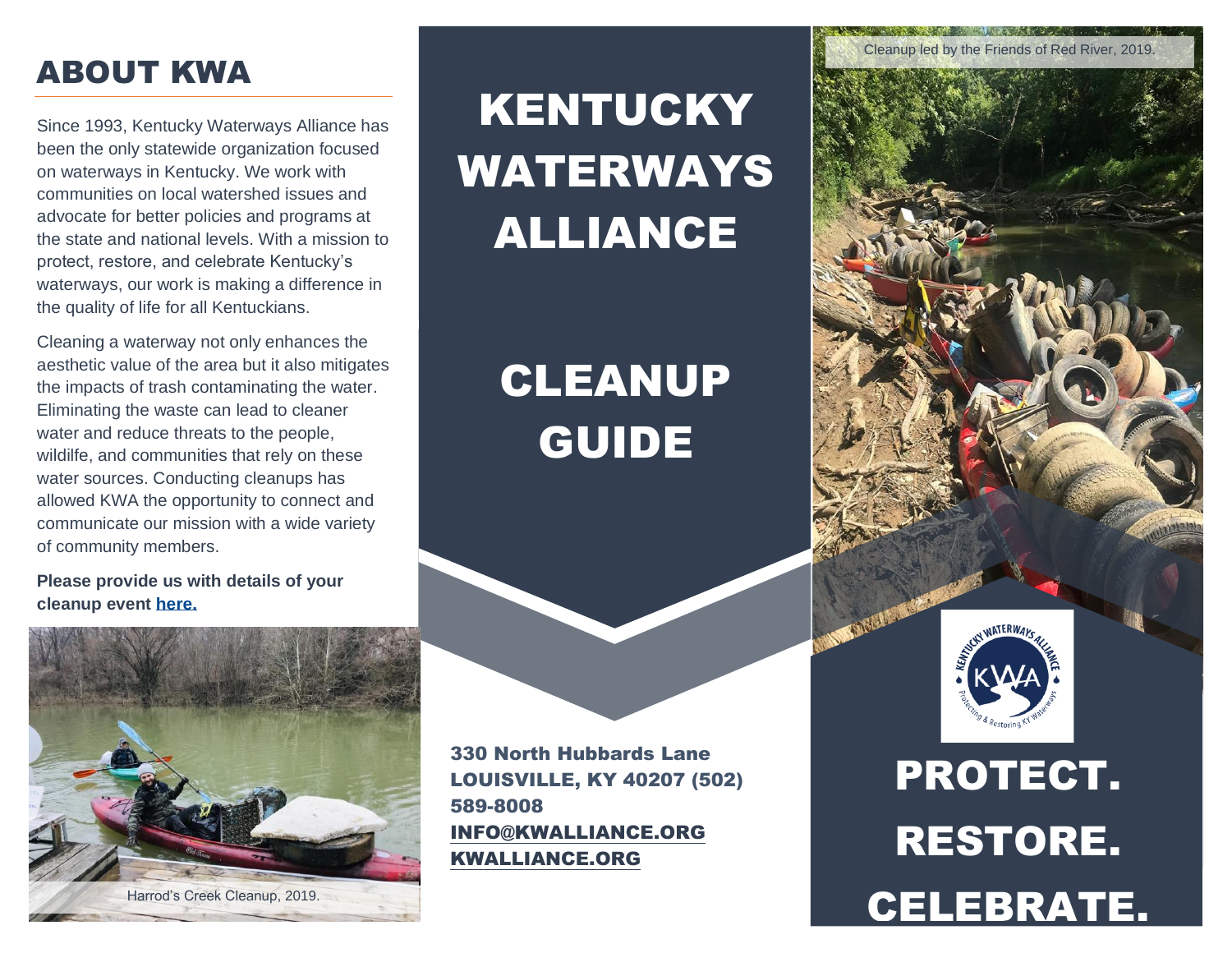# DATE & LOCATION

In order to successfully select a site & location for your cleanup, consider the following guidelines while selecting a date and location:

- o Walk the area to gage accessibility.
- o Consider the age range & mobility of your group. Is the area familyfriendly?
- o Is the area accessible by foot or by boat? If boat, do you have the proper safety equipment and experienced boaters?
- o Consider the size of the site and number of volunteers.
- o Pursue a heavily littered area (not required but reccomended).
- $\circ$  What will the water levels be like during the time of your cleanup?

In order to check river and stream flow levels in your area click [here.](https://waterwatch.usgs.gov/?id=ww_current)



Beam Suntory volunteers at Kulmer Beach on the Ohio River.

# PROMOTING YOUR CLEANUP

You will want to promote your cleanup in order to gain volunteers and people interestred in helping better the environment! The following ae a few platforms or ways to promote your cleanup:

- School Groups  $\frac{d\mathbf{y}}{d\mathbf{y}}$
- Facebook Groups ❖
- Religious Groups ❖
- ❖ Other Social Media (Instagram, Twitter, etc.)
- Girl Scout & Boy Scout Troops ❖



For more information about volunteering for cleanups or organizing your own cleanup please visit [American Rivers](https://www.americanrivers.org/make-an-impact/national-river-cleanup/organizers/)  [Cleanup Page.](https://www.americanrivers.org/make-an-impact/national-river-cleanup/organizers/)



Volunteers disposing of a car part on Elkhorn Creek.

# WASTE DISPOSAL RESOURCES

Once you have your date set, it is your responsibility to establish a proper way to dispose of the trash accumulated during your cleanup. You will want to consider the following for trash pickup & disposal:

Designate volunteers with trailers and trucks to transport trash after the cleanup.

Contact your local [solid waste coordinators](https://eec.ky.gov/Environmental-Protection/Waste/recycling-and-local-assistance/Documents/Solid%20Waste%20Coordinators.pdf)  and explain that you are doing a cleanup. It is likely that they will be able to provide free or discounted waste pickup after the cleanup.

Tire Pickup/Programs: [Bridgestone Tires4Ward](https://www.bridgestoneamericas.com/en/corporate-social-responsibility/environment-and-sustainability/tires4ward-program-details)  [Program](https://www.bridgestoneamericas.com/en/corporate-social-responsibility/environment-and-sustainability/tires4ward-program-details)

[National River Cleanup Waste Disposal Tips](https://s3.amazonaws.com/american-rivers-website/wp-content/uploads/2017/08/18113240/NRC-Waste-Disposal-Fact-Sheet_FINAL.pdf)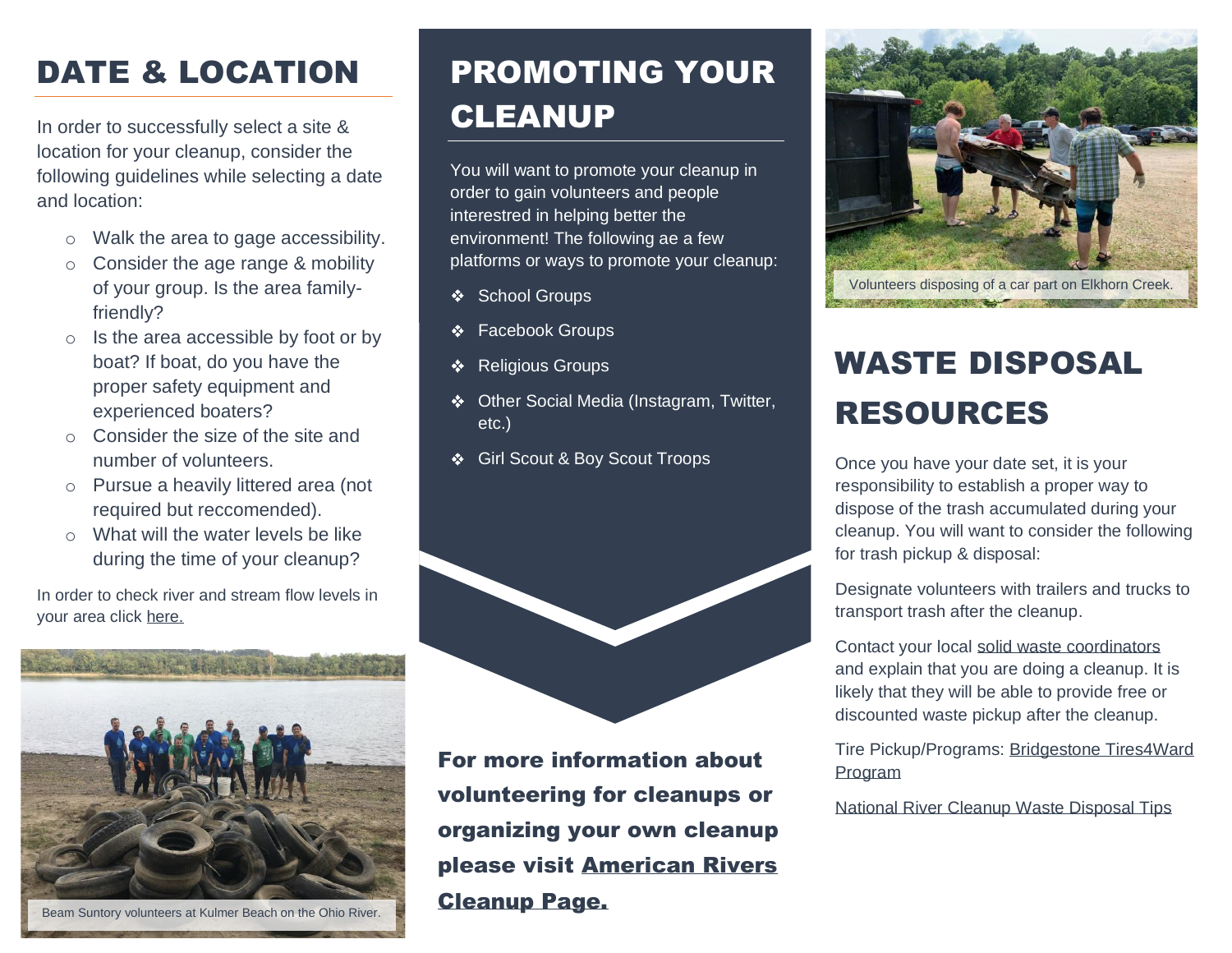# WHAT TO WEAR

All volunteers and coordinators should dress in clothes that can get dirty and/or wet. Sturdy shoes are extremely important for any kind of terrain that you may encounter at the cleanup site. We also recommend long pants or high boots to avoid cuts and scrapes along the way.







For more information from the Kentucky River Authority and their approach to cleanups please visit the [Kentucky](https://finance.ky.gov/offices/kra/Pages/default.aspx)  [River Authority Webpage.](https://finance.ky.gov/offices/kra/Pages/default.aspx)

#### SUPPLIES CHECKLIST\*

- **Sunscreen**
- **[Sign-in Sheet](../Downloads/Volunteer%20Signin%20Sheet.xlsx)**
- **Trash grabbers**
- **Water & Snacks**
- o **Insect Repellent**
- o **Reflectors or vests**
- o **Trash Bags**: Kentucky Waterways Alliance can provide trash bags for the event with two weeks advance notice.
- o **Gloves**: Local groups or businesses may be willing to donate gloves for the event, but also ask people to bring their own. Have a few extra pairs to provide on the day of the event.
- o **First Aid Kit**: This is mandatory, and it may also be helpful to designate someone with training to be available during the cleanup to respond to any accidents.
- o \*There may be more materials necessary depending on the conditions/time of year. Plan accordingly for weather conditions and be prepared to make changes to your plan if needed.